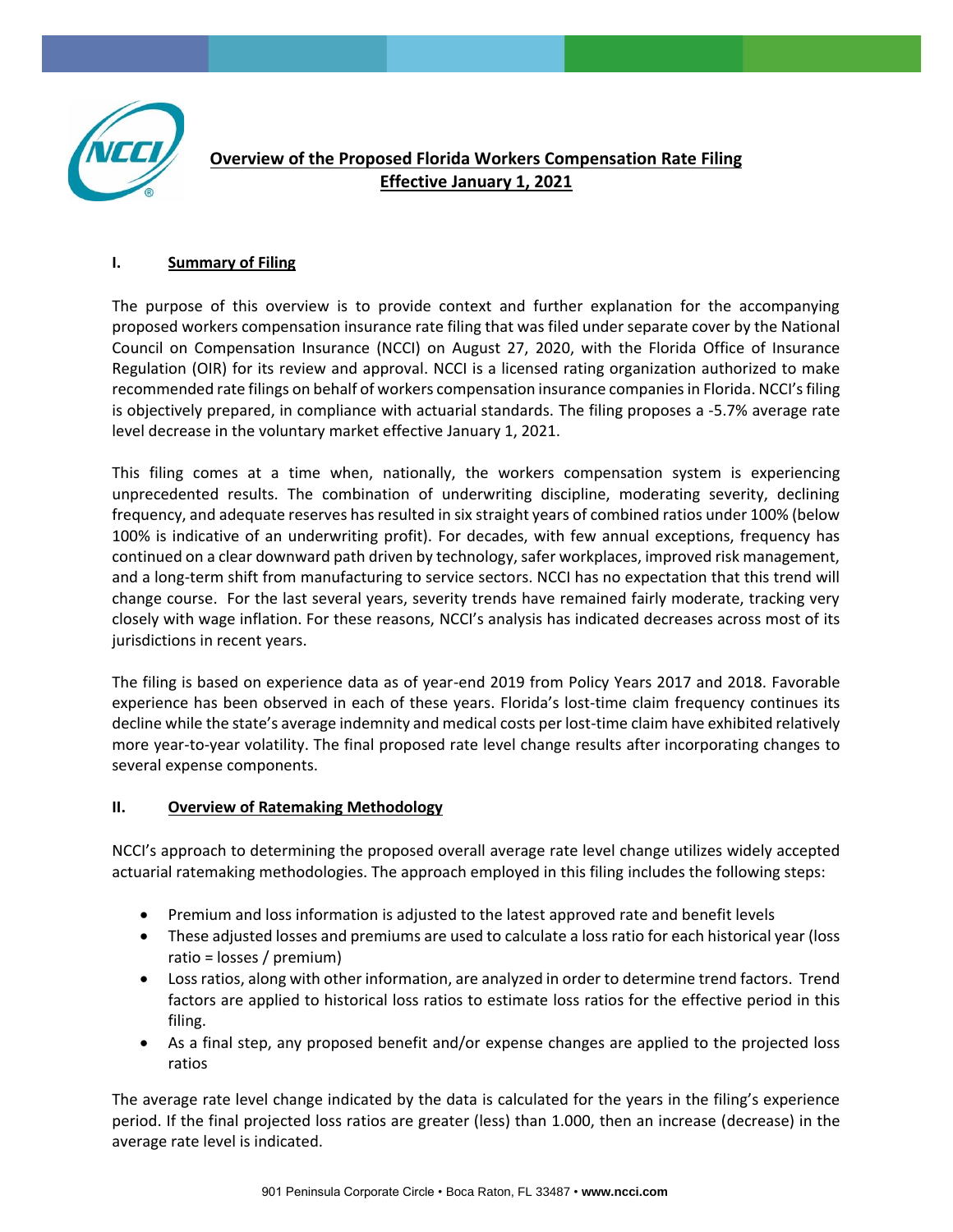Once the proposed voluntary rate level change is determined, NCCI separately determines rates for each workers compensation job classification (class); the rates and year-over-year changes vary by class and are based on the available data for each job class.

#### **III. Impact of the** *Castellanos* **Decision**

In 2016, a Florida Supreme Court decision in the case of *Castellanos v. Next Door Company, et al.* brought about retroactive changes to claimant attorney fee levels for workers compensation insurance. An assessment of the emerging impact of the *Castellanos* decision on Florida's workers compensation marketplace was undertaken as part of last year's rate filing pursuant to the *Order on Rate Filing* issued by the OIR on October 31, 2017. As part of this year's filing review, NCCI again reviewed insurance company feedback, the change in claimant attorney fees, and the change in loss ratios that have occurred since the *Castellanos* decision.

### **Insurance Company Feedback**

Individual feedback was obtained from the state's largest workers compensation writers reporting financial data to NCCI. Feedback received this year was very consistent with and largely unchanged from that received last year. Most carriers said they experienced claim cost increases after the Supreme Court's decision. Since 2016, increases in claimant attorney fees were reported by all carriers interviewed. The carriers reported that over the last couple of years claimant attorneys have increasingly become involved with:

- relatively smaller claims, such as those focused on obtaining a slight change to the injured worker's average weekly benefit
- types of claims that went without representation prior to the *Castellanos* decision

Carriers reported that litigated claims generally take longer to close and are costlier when compared with non-litigated claims. Some carriers reported that litigated claims now represent a relatively larger portion of their book of business versus their experience prior to the *Castellanos* decision.

## **Claimant Attorney Fees**

Claimant attorney fees are reported as indemnity losses in the NCCI Financial Call data on which this filing is based. An analysis of these loss development factors shows a marked increase for valuation dates before and after the *Castellanos* decision. The increase in claimant attorney fees communicated by the carriers is supported by data obtained from the Florida Division of Administrative Hearings (DOAH). DOAH data received through the middle of June 2020 shows that claimant attorney fee percentages have increased from 13% prior to the *Castellanos* decision to more than 20% in recent years. The derivation of the claimant attorney fee percentages by year is shown in the rate filing.

#### **Loss Ratios**

A review of Florida's historical indemnity paid loss ratios illustrates two general patterns. When focused on a single year, results are worsening over time. The impact of the *Castellanos* decision has likely contributed to this pattern. When looking across years, results are improving over time. This pattern is consistent with the very favorable WC industry results observed countrywide over this period.

The combination of two counteracting impacts has contributed to the current state of the Florida WC system. To date, the especially-favorable WC industry results observed across the country have more than offset the observed cost increases associated with the *Castellanos* decision.